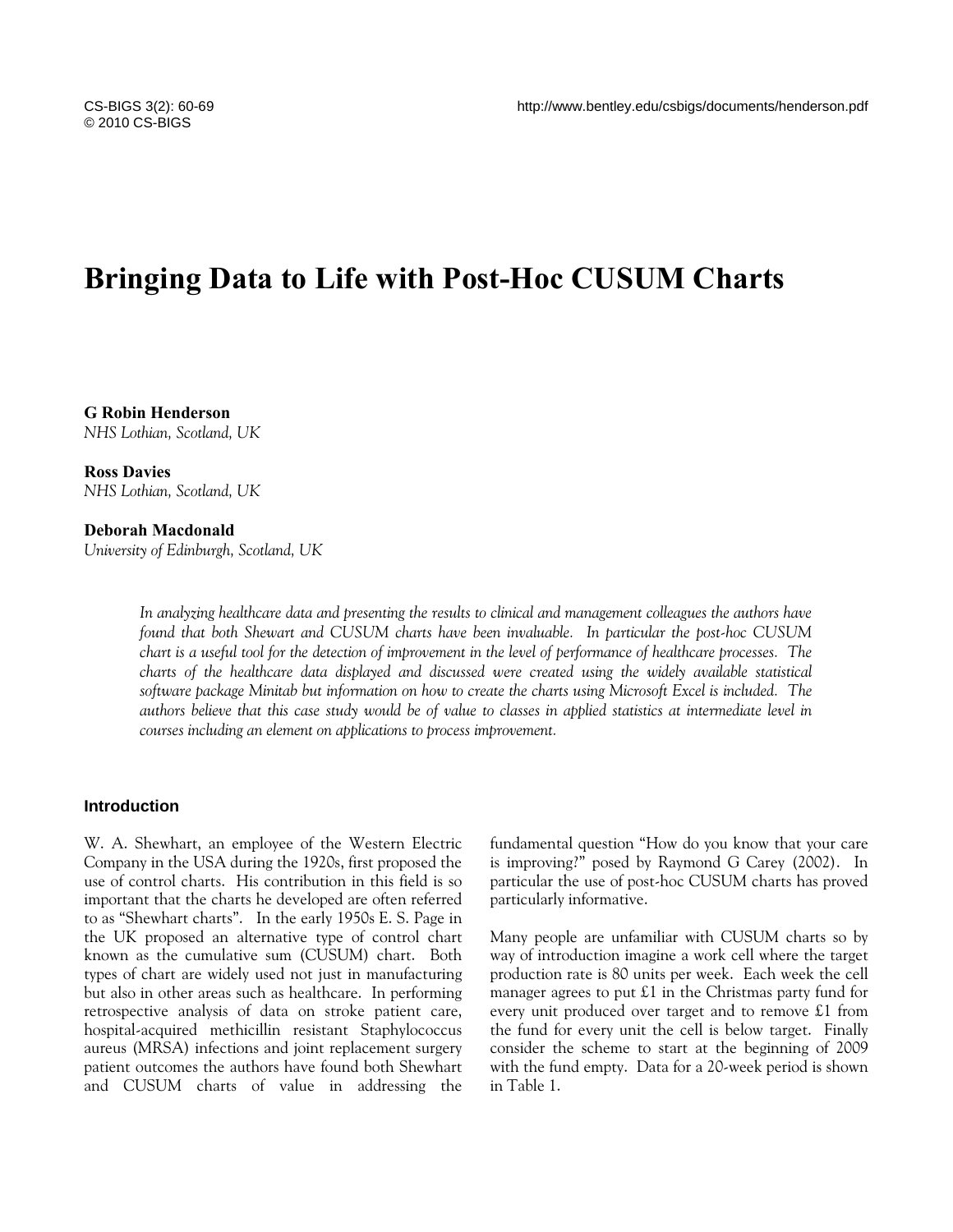**Table1.** 

| *******                |        |     |     |     |        |             |     |     |             |     |     |              |                                                                                                                   |                  |        |     |        |     |       |     |        |     |               |             |                 |             |
|------------------------|--------|-----|-----|-----|--------|-------------|-----|-----|-------------|-----|-----|--------------|-------------------------------------------------------------------------------------------------------------------|------------------|--------|-----|--------|-----|-------|-----|--------|-----|---------------|-------------|-----------------|-------------|
| Week                   |        |     |     |     |        | 3           | 4   | 5.  | h           |     |     | 8            | 9                                                                                                                 | 10               |        | 12  |        | 13  | 14    | 15  | 16     | 17  |               | 18          | 19              | 20          |
| <b>Units Produced</b>  |        |     | 90  | 90  |        | 90          | 90  | 90  | 90          | 90  |     | 80           | 80                                                                                                                | 80               | 80     | 80  |        | 75  | 75    | 75  | 75     | 75  |               | 75          | 75              | 75          |
| Deviation from target  |        |     | 10  | 10  |        | 10          | 10  | 10  | 10          | 1 C |     | 0            | 0                                                                                                                 |                  | 0      |     | 0      | -5  | -5    | د۔  | -כ     | -5  |               | -5          | -5              | -5          |
| Cumulative sum in fund |        |     | 10  | 20  |        | 30          | 40  | 50  | 60          | 70  |     | 70           | 70                                                                                                                | 70               | 70     | 70  | 65     |     | 60    | 55  | 50     | 45  |               | 40          | 35              | 30          |
|                        |        |     |     |     |        |             |     |     |             |     |     |              |                                                                                                                   |                  |        |     |        |     |       |     |        |     |               |             |                 |             |
| Table 2.               |        |     |     |     |        |             |     |     |             |     |     |              |                                                                                                                   |                  |        |     |        |     |       |     |        |     |               |             |                 |             |
| Observation            |        |     |     |     |        |             | 6   |     | 8           | 9   | 10  | 11           | 12                                                                                                                | 13 <sup>13</sup> | 14     | 15  | 16     | 17  | 18    | 19  | 20     | 21  | 22            | 23          | 24              | 25          |
| <b>Viscosity</b>       | Xi     | 9.1 | 9.2 | 9.3 | 8.8    | 85          | 9.1 | 9.1 | 8.8         | 8.8 | 8.6 | 8.9          | 9.3                                                                                                               | 9.3              | 8.9    | 9.3 | 8.9    | 9.1 | 9.3   | 9.3 | 8.7    | 9.1 | 8.7           | 8.8         |                 | 9.1 8.6     |
| Deviation              | $Xi-T$ | 0.1 | 0.2 | 0.3 | $-0.2$ | $-0.5$      | 0.1 | 0.1 | $-0.2 -0.2$ |     |     | $-0.4 - 0.1$ | 0.3                                                                                                               | 0.3              | $-0.1$ | 0.3 | $-0.1$ | 0.1 | 0.3   | 0.3 | $-0.3$ | 0.1 | $-0.3$        | $-0.2$      | 0.1             | $-0.4$      |
| <b>CUSUM</b>           | Ci     | 0.1 | 0.3 | 0.6 |        | $0.4 - 0.1$ | 0.0 |     |             |     |     |              | $0.1$ $0.1$ $0.3$ $0.7$ $0.8$ $0.5$ $0.2$ $0.3$                                                                   |                  |        | 0.0 | $-0.1$ | 0.0 | 0.3   | 0.6 | 0.3    | 0.4 |               | $0.1 - 0.1$ |                 | $0.0 - 0.4$ |
| <b>Moving Range</b>    | mR     | 冰   |     | 0.1 | 0.5    | 0.3         | 0.6 | 0.0 | 0.3         | 0.0 | 0.2 | 0.3          | 0.4                                                                                                               | 0.0              | 0.4    | 0.4 | 0.4    | 0.2 | 0.2   | 0.0 | 0.6    |     | $0.4$ 0.4 0.1 |             | $0.3 \quad 0.5$ |             |
| <b>Upper Mask</b>      |        | 3.6 | 3.4 | 3.3 | 3.2    | 31          | 2.9 | 2.8 |             | 2.6 | 2.4 | 2.3          |                                                                                                                   |                  | 2.0    | .8  |        | .6  | . . 5 | - 5 |        |     | 0.1           | 0.8         |                 | 0.6         |
| <b>Lower Mask</b>      |        |     |     |     |        |             |     |     |             |     |     |              | 1.4. 1.5. 1.6. 1.6. 1.9 1.9. 2.1. 2.2. 2.4. 2.5. 2.6. 2.9. 2.2. 3.1. 3.0. 2.9. 3.2. 3.4. 3.2. 2.9. 4.4. 4.2. 4.4. |                  |        |     |        |     |       |     |        |     |               |             |                 |             |

Plots of both units produced per week, and the cumulative sum (CUSUM) in the fund are shown in Figure 1.

Important properties of the cumulative sum plot are apparent from this example. When production is consistently on target the CUSUM plot is horizontal, when production is consistently above target the plot has a positive slope and when production is consistently below target the plot has a negative slope. In addition the mean production level over a period is simply the target production level plus the slope of the CUSUM plot.

# **Monitoring a process with a target**

Consider now a manufacturing process for lubricating oil where the target viscosity is 9.0 Centistokes (CSt) at 100°C (one CSt is one squared millimeter per second; water at 20 degrees C has a viscosity of about one CSt). Viscosity measurements are made on the output at 15 minute intervals during a long production run.

The first 25 measurements are shown in Table 2. Also shown are the successive deviations from target, the CUSUM values, i.e. the cumulative sum of these deviations from target, and moving range (mR) values that will be referred to later. As with the trivial example in the introduction, plots of both the Viscosity and the CUSUM are shown in Figure 2.

The run chart may be transformed into a Shewhart control chart for individual measurements by placing a center line at the position of the mean of the 25 measurements and upper and lower chart limits at the mean plus and minus three standard deviations respectively. It is common practice to estimate standard deviation from the mean moving range of span 2. Division of the mean moving range by 1.128, Hartley's constant for sample size 2, yields an estimate of standard deviation to be  $0.279/1.128 = 0.247$ . Hence the chart

limits are 8.984 -  $3 \times 0.247 = 8.24$  and 8.984 +  $3 \times 0.247$  $= 9.73$ . The chart is shown in Figure 3.

All the plotted points lie between the chart limits. The interpretation is that Viscosity is behaving in a stable, predictable manner with only **common cause** variation present. With the CUSUM chart a V-mask, displayed in Figure 4, may be used to investigate whether or not only common cause variation is present.





**Figure 2.**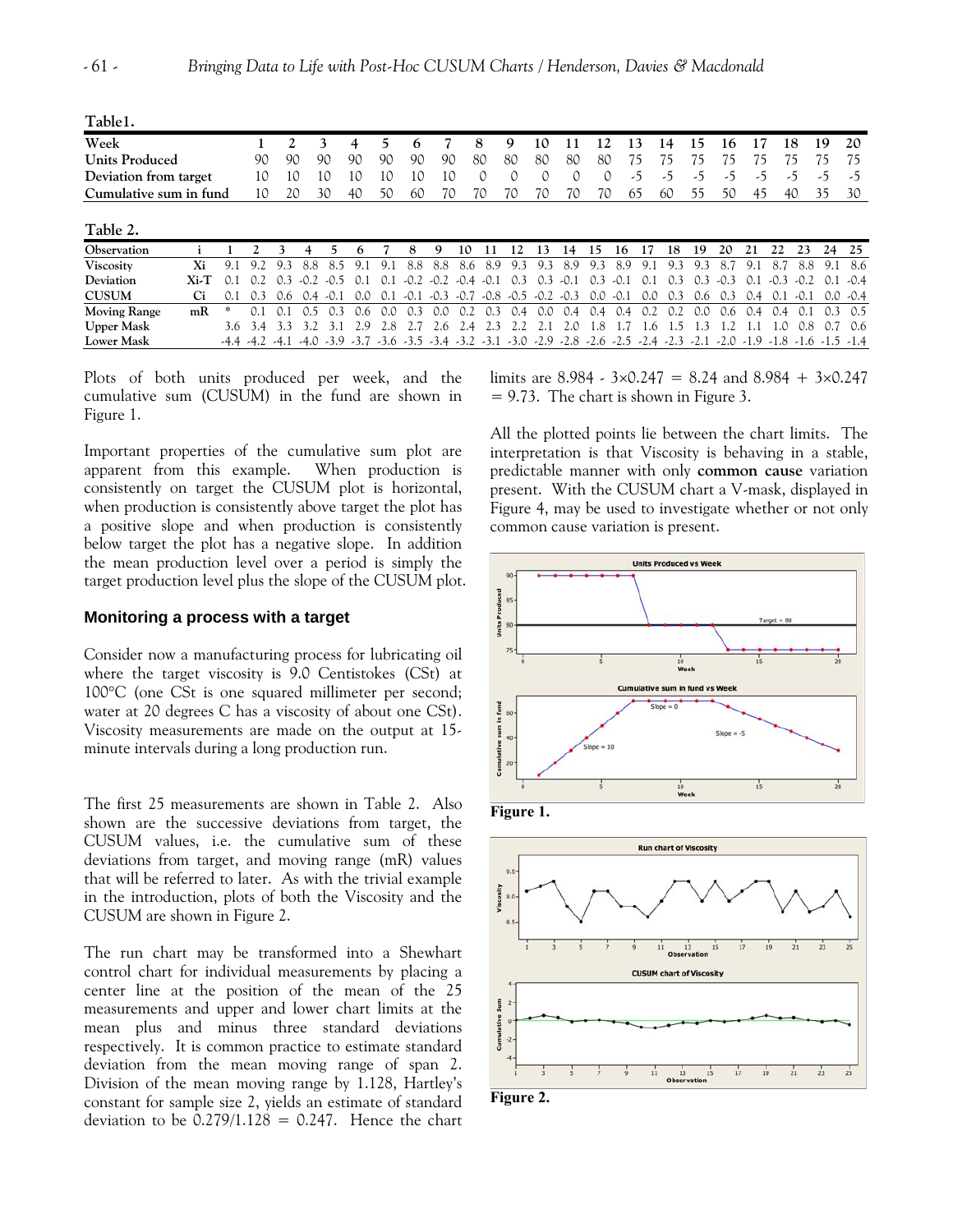





**Figure 4.** 

All the plotted points lie within the arms of the V-mask. Again the interpretation is that Viscosity is behaving in a stable, predictable manner with only **common cause** variation present i.e. in what is frequently referred to as a state of statistical control or in-control state.

Construction of the mask, strictly a truncated V, is illustrated in Figure 5. (Details of the creation of the chart and V-mask using Microsoft Excel are provided in Appendix 1 and the associated formulae are given in Appendix 2.)

C represents the most recent CUSUM plotted. The vertical line segments AC and CB are each of length *h*σˆ and the slopes of the arms are −*k*σˆ (upper) and *k*σˆ (lower) where  $\hat{\sigma}$  is the estimated standard deviation. The parameters *h* and *k* were assigned the widely-used values of 4.0 and 0.5 in this example. With no evidence of the presence of special cause variation from either chart they could both be employed for further monitoring of the process with the limits and mask respectively calculated from the initial 25 observations of Viscosity. As each new CUSUM value is plotted the mask is moved so that the mid-point of AB lies on the most recent point. It should be noted that the mean, 8.984, of the 25 observations is close to the target viscosity of 9.0 CSt.



#### **Figure 5.**

With a further 10 observations to hand the charts were as shown in Figures 6 and 7. (The additional data are provided in the Worksheet Viscosity Data in the Microsoft Excel Workbook Data.xls.) Unless a macro is used, updating the CUSUM chart in Excel is timeconsuming. With Release 15 of the Minitab software it is a simple matter to create a CUSUM chart that will update automatically as additional observations are added to the Worksheet containing the data.

Neither chart provides evidence of special cause variation. However on plotting the 49<sup>th</sup> data point the charts were as shown in Figures 8 and 9.

The occurrence of points outwith the arms of the V-mask is a signal from the CUSUM chart that provides evidence of **special cause** variation affecting the process. This might have been suspected from the change in the appearance of the CUSUM chart from a generally horizontal drift to a downward drift. In addition to providing evidence of a change in the process mean the CUSUM chart enables estimation to be made of: -

- (a) when the change occurred,
- (b) the magnitude of the change.

The first point outside the arms of the mask is (38, - 0.5) and the final plotted point is (49, - 3.0). The slope of the join is - 0.23. The target of 9 added to this slope value is 8.77. Thus it is estimated that a change in the process mean occurred around the time that the 38<sup>th</sup> measurement was made and that the current mean is around 8.77. Such information is of value to those running the process. Typically in an industrial context steps would be taken to adjust the process so that it reverted to target.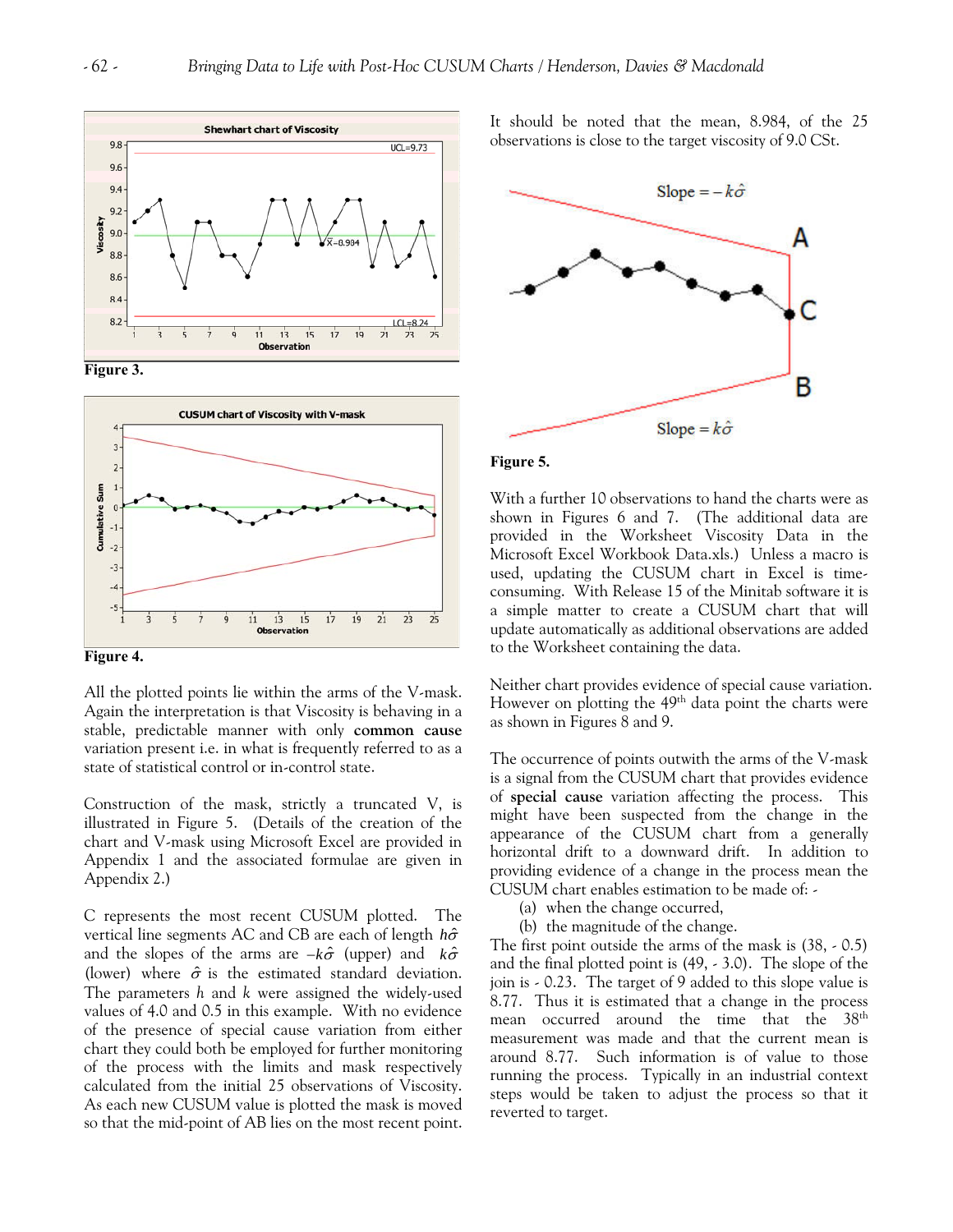



**Figure 8.** 

Consider the scenario in which the oil production process is operating in a stable and predictable manner, i.e. in a state of statistical control with only common cause variation present, yielding oil such that the Viscosity measurements are normally distributed with mean 9.0 and standard deviation 0.1. Given that the parameters of the distribution are known then the probability that a point plotted on the Shewhart chart for Viscosity lies between the three sigma chart limits is 0.9973. The probability that a point lies outwith the limits is therefore 0.0027. Thus the probability of a false alarm signal of special cause variation arising is 0.0027 which is approximately 1 in 370 (the occurrence of a false alarm is analogous to committing a Type I error in hypothesis testing). Thus the mean number of points between false alarm signals will be 370. This is known as average run length, ARL, a concept that enables performance of control charts to be assessed and compared. For the CUSUM chart with  $h = 4$  and  $k = 0.5$ , the default parameters employed in Minitab, the corresponding incontrol ARL is 335. One could change the in-control ARL for the Shewhart chart simply by changing the number of standard deviations separating the chart limits





**Figure 9.** 

from the center line from three but Shewhart (1931) argued from experience that three was "an acceptable economic value". The in-control ARL for the CUSUM chart may be changed by altering the values of h and k employed in constructing the mask. Hawkins and Olwell (1995) provide a table giving the CUSUM in-control ARL as a function of h and k.

Were the process mean to shift by one standard deviation to 9.1, with no associated change in process variability, then the expected number of points plotted to yield a signal of special cause variation on the Shewart chart is 44 i.e. the ARL is 44 for a one standard deviation shift in the process mean. However with the CUSUM chart the ARL is only 8. Were the process mean to change by four standard deviations then the ARL for the Shewhart chart would be 1.2 compared to 1.7 for the CUSUM chart. Thus the CUSUM chart is superior to the Shewhart chart in the detection of small changes in process mean performance while the opposite is the case for large changes. In situations where observations on a process are made at regular intervals the ARL following a process change links directly to time to occurrence of a signal of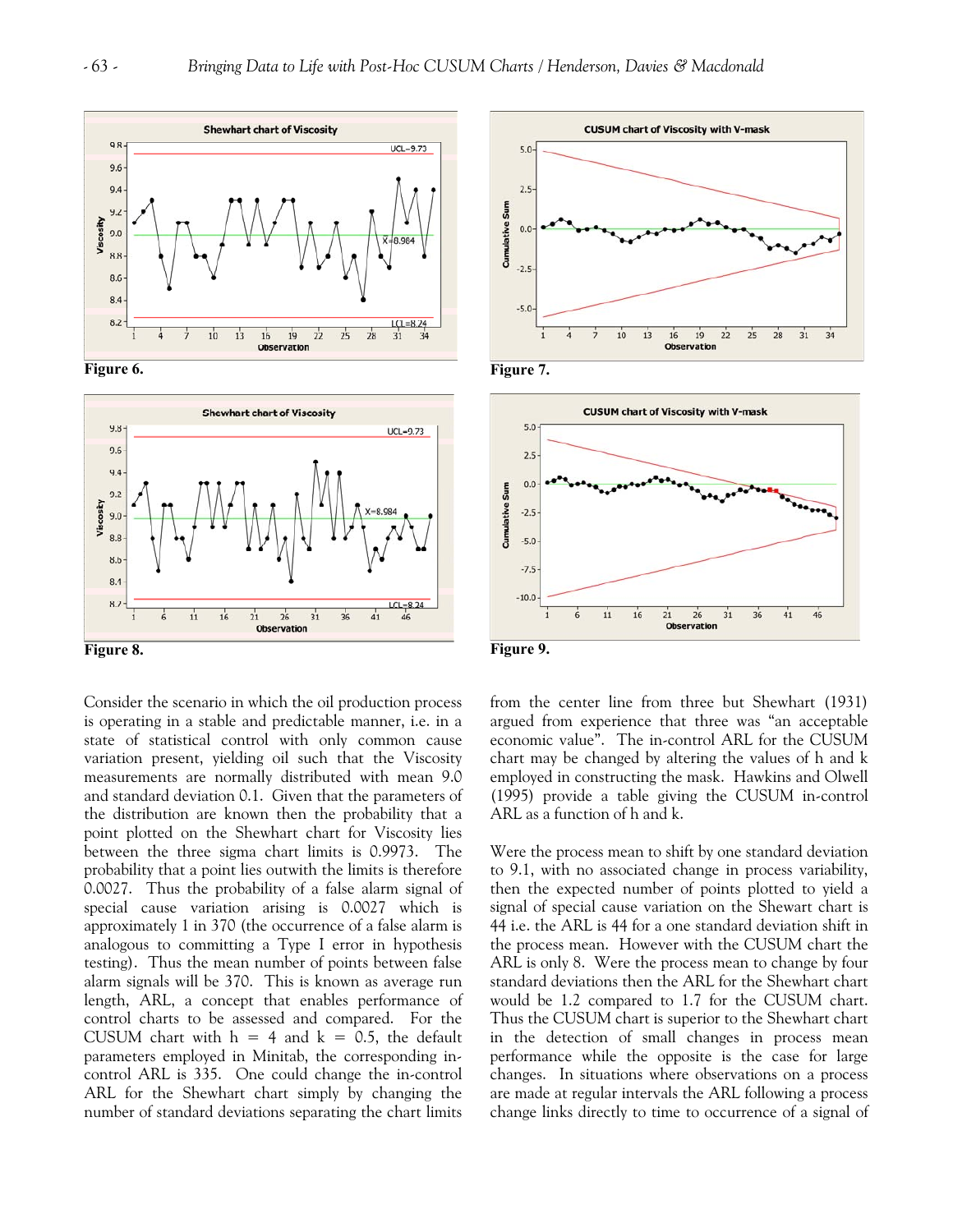evidence from the chart of that change having taken place.

Failure of a control chart to detect a process change when one has in fact occurred is analogous to committing a Type II Error in hypothesis testing. Hawkins and Olwell (1995) state that when a process being monitored using control charts is subject only to common cause variation "we would like the runs between the inevitable false alarms to be as long as possible" and that " if there has been a shift big enough to have practical implications, you would like to detect it as soon as possible". The objectives of high in-control ARL coupled with low ARL when a shift of a magnitude that it is desirable to detect has occurred conflict. Making trade-offs between the two is analogous to the trade-offs made between both Type I and Type II Errors in hypothesis testing. They discuss design of a CUSUM chart in a situation where it is desirable to detect a shift of magnitude Δ standard deviations which involves choosing  $k = 0.5\Delta$  and then using tables or software to select a value of h giving an acceptable in-control ARL.

The fundamental test for evidence, from a Shewhart control, of special cause variation affecting a process is the occurrence of a point more than three standard deviations from the center line. Additional tests have been devised and the eight tests provided in the Minitab software are as follows. The first four are referred to as the Western Electric Company (WECO) rules.

- 1. 1 point more than three standard deviations from center line
- 2. 9 consecutive points on same side of center line
- 3. 2 out of 3 consecutive points more than two standard deviations from center line (same side)
- 4. 4 out of 5 consecutive points more than one standard deviation from center line (same side)
- 5. 6 consecutive points, all increasing or all decreasing
- 6. 14 consecutive points, alternating up and down
- 7. 15 consecutive points within one standard deviation of center line (either side)
- 8. 8 consecutive points more than one standard deviation from center line (either side)

None of these tests signaled evidence of special cause variation for the Viscosity data considered above.

While the employment of additional tests reduces the ARL for the Shewhart chart in the detection of a change in the process mean the price paid for the extra sensitivity is a reduction in the in-control ARL i.e. an increase in the number of false alarm signals. With 8 in place of 9 in the second test, employment of the first four tests reduces the in-control ARL from 370 to 92, thus quadrupling the number of false alarm signals of evidence of the presence of special cause variation for in-control processes.

# **Monitoring a process with no target**

Retrospective analysis of process performance data via CUSUM charting is referred to as post-mortem CUSUM charting by Roland Caulcutt (1995), but the term posthoc CUSUM charting is used here (a report by one of the authors that referred to post-mortem CUSUM charts led a manager to believe initially that they displayed data on deceased patients!). In the above example there was a specific target for Viscosity but in situations where there is no specific target for a process performance measure of interest the performance of the process over a period may be investigated via CUSUM charting by using as an artificial target the mean of the observations over that period.

# **Case I – Administration of Aspirin to ischaemic stroke patients**

In the treatment of ischaemic stroke patients the prescription of the drug aspirin is frequent and the monthly proportion of ischaemic stroke patients administered aspirin within two days of admission to hospital is a performance indicator used in Scottish hospitals. Table 3 gives the data for a Scottish hospital for the 27-month period commencing with October 2006.

The mean of the monthly proportions is 67.0 so the CUSUM chart in Figure 10 was created with this value used as an artificial target.

Scrutiny of the chart suggests two distinct phases:

- − one up to the end of 2007 with a downward slope which would indicate a mean below the artificial target value of 67.0
- a second consisting of the months of 2008 with an upward slope which would indicate a mean above the artificial target value of 67.0.

It should be noted that the final CUSUM value in this context is always zero.

| Table 3                                                                       |             |  |  |                      |  |  |  |  |  |                               |  |      |                |  |  |
|-------------------------------------------------------------------------------|-------------|--|--|----------------------|--|--|--|--|--|-------------------------------|--|------|----------------|--|--|
| Month 1 2 3 4 5 6 7 8 9 10 11 12 13 14 15 16 17 18 19 20 21 22 23 24 25 26 27 |             |  |  |                      |  |  |  |  |  |                               |  |      |                |  |  |
| %Asp≤2                                                                        | 50 53 53 58 |  |  | 58 75 67 55 69 73 41 |  |  |  |  |  | 64 56 67 46 74 73 70 81 75 59 |  | - 79 | 88 89 61 83 91 |  |  |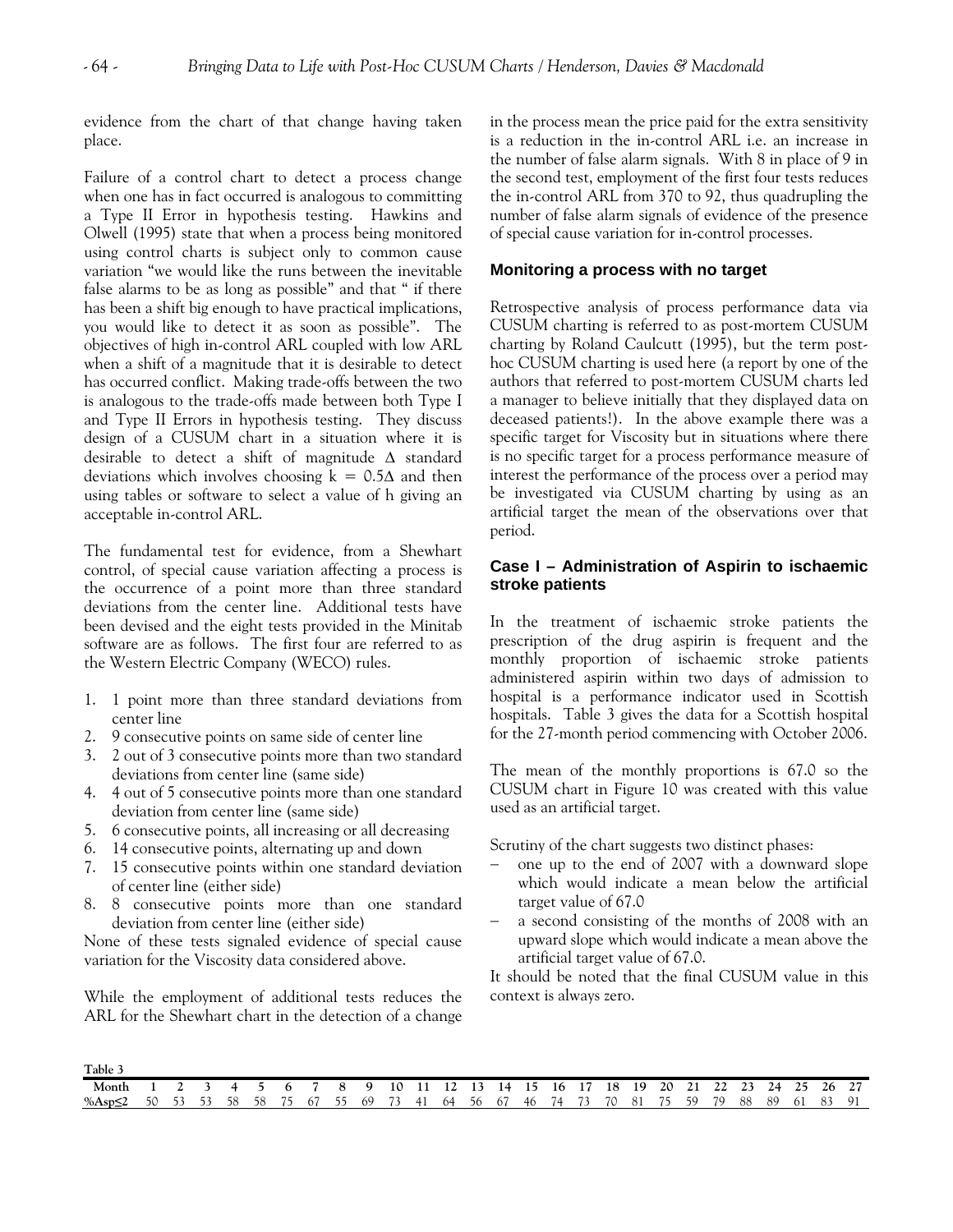





**Figure 11.** 

Formal evidence of a process change is provided by the V-mask in Figure 11. Subsequently the Shewhart individuals charts displayed in Figure 12 were created for the two phases. Thus a change from a process displaying only common cause variation around a monthly mean level of around 60% to one displaying only common cause variation around a monthly mean approaching 80% is indicated. As the formula for the upper chart limit in the second phase yields a value in excess of 100% an upper bound (UB) is displayed on the chart instead. The improvement may be attributable to the establishment of a stroke outreach nurse service to the patient assessment area in the hospital and to faster communication of computed tomography brain scan results to clinical staff.

# **Case II – PCS-12 scores of patients undergoing joint replacement surgery**

The PCS-12 score is a summary measurement of physical health status computed from patient responses to the SF-12 generic quality-of-life questionnaire. Table 4 gives the mean increase in PCS-12 scores, one year after surgery, for patients at a Scottish hospital with hip/knee joint replacement operations.









The chart in Figure 13 provides evidence of a change having taken place around the beginning of 2006 – a minor change, from a clinical viewpoint, of two PCS-12 points on average, as indicated in Figure 14, but nonetheless an indication of improvement. No specific changes in surgical technique were introduced at the beginning of 2006; however care delivery was reorganized with patients becoming involved in the planning of their recovery programs and the clinical director for orthopedics believes that this has led to the change.

# **Case III – Numbers of hospital-acquired MRSA infections**

Hospitals in the UK are striving to reduce hospitalacquired methicillin resistant Staphylococcus aureus (MRSA) infection of patients. Table 5 gives the monthly numbers of incidences at a group of Scottish hospitals over a 30-month period.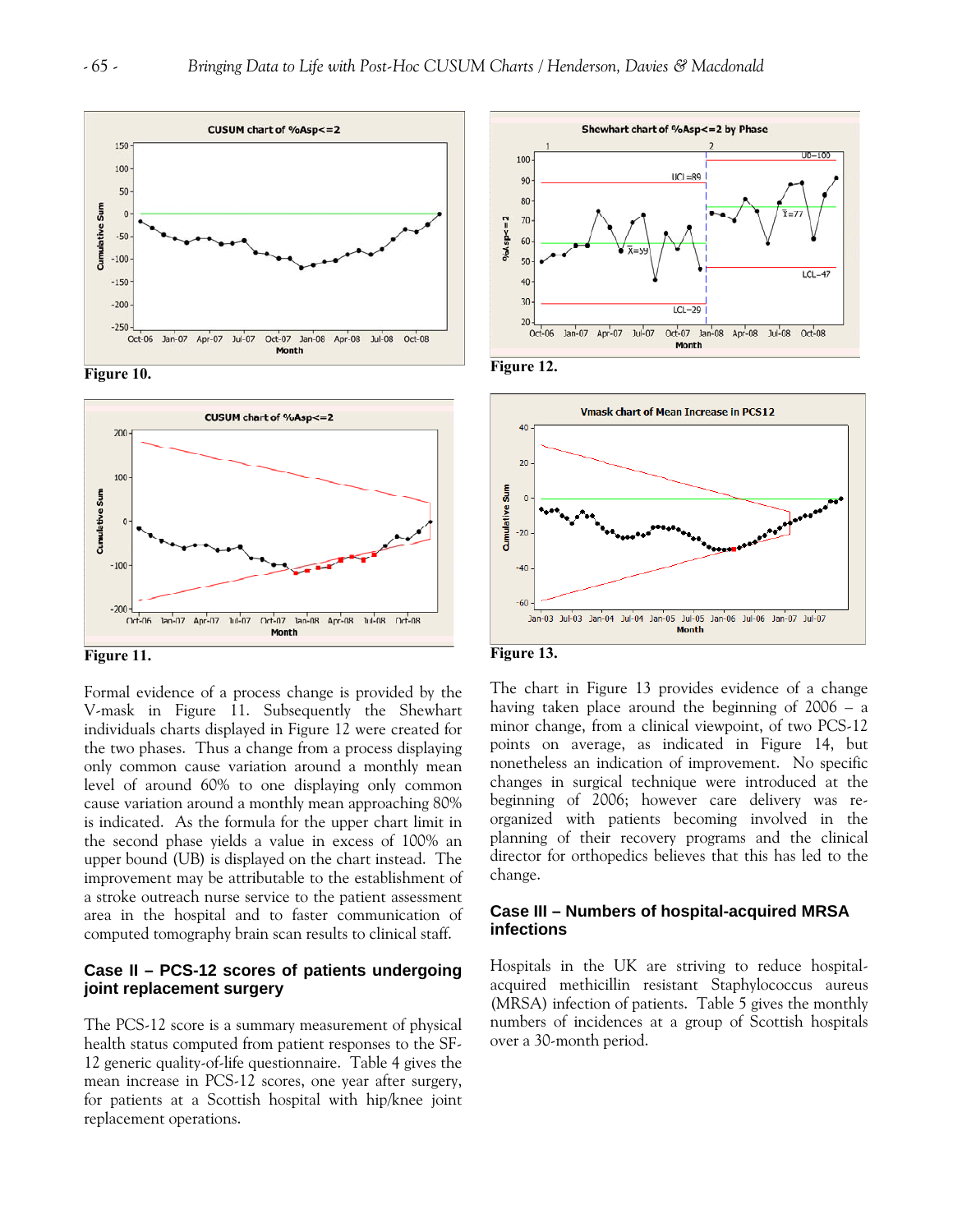**Table 5. 1. 1.** 

| L |  |  |
|---|--|--|
|---|--|--|

| Month in 2003          | Ian        | Feb   | Mar   |       | May   | June        | July  |       | Sept  | Oct   | Nov        | Dec   |
|------------------------|------------|-------|-------|-------|-------|-------------|-------|-------|-------|-------|------------|-------|
|                        |            |       |       | Apr   |       |             |       | Aug   |       |       |            |       |
| Patients               | 20         | 17    | 49    | 45    | 38    | 50          | 48    | 42    | 33    | 30    | 49         | 43    |
| Mean increase in PCS12 | 4.43       | 8.62  | 11.30 | 11.14 | 6.98  | 8.85        | 7.67  | 14.01 | 13.72 | 7.89  | 10.67      | 5.93  |
| Month in 2004          | lan        | Feb   | Mar   | Apr   | May   | lune        | July  | Aug   | Sept  | Oct   | Nov        | Dec   |
| Patients               | 46         | 37    | 54    | 53    | 57    | 77          | 54    | 42    | 35    | 48    | 41         | 53    |
| Mean increase in PCS12 | 8.07       | 8.05  | 11.05 | 7.81  | 9.32  | 10.88       | 10.37 | 12.14 | 9.78  | 11.85 | 13.51      | 11.15 |
| Month in 2005          | lan        | Feb   | Mar   | Apr   | May   | <b>June</b> | July  | Aug   | Sept  | Oct   | Nov        | Dec   |
| Patients               | 55         | 72    | 68    | 86    | 82    | 92          | 58    | 68    | 74    | 50    | 53         | 36    |
| Mean increase in PCS12 | 9.81       | 9.79  | 11.43 | 9.04  | 8.66  | 9.62        | 8.24  | 10.43 | 7.32  | 8.46  | 9.51       | 10.56 |
| Month in 2006          | <b>Ian</b> | Feb   | Mar   | Apr   | May   | lune        | July  | Aug   | Sept  | Oct   | Nov        | Dec   |
| Patients               | 49         | 55    | 68    | 57    | 62    | 60          | 87    | 74    | 64    | 91    | 74         | 66    |
| Mean increase in PCS12 | 10.00      | 10.69 | 10.44 | 11.57 | 11.96 | 10.98       | 11.78 | 12.48 | 12.20 | 13.07 | 9.50       | 12.79 |
| Month in 2007          | lan        | Feb   | Mar   | Apr   | May   | lune        | July  | Aug   | Sept  | Oct   | <b>Nov</b> | Dec   |
| Patients               | 79         | 103   | 106   | 79    | 93    | 67          | 74    | 84    | 67    | 90    | 95         | 61    |
| Mean increase in PCS12 | 12.75      | 11.20 | 12.01 | 11.63 | 11.96 | 10.36       | 12.62 | 11.29 | 12.36 | 14.05 | 10.15      | 12.29 |
|                        |            |       |       |       |       |             |       |       |       |       |            |       |

| rable 5.    |             |     |             |      |     |      |      |            |      |      |     |     |            |     |             |
|-------------|-------------|-----|-------------|------|-----|------|------|------------|------|------|-----|-----|------------|-----|-------------|
|             | 2007        |     |             |      |     |      |      |            |      |      |     |     | 2008       |     |             |
| Month       | <b>I</b> an | Feb | Mar         | Apr  | May | lune | July | Aug        | Sept | Oct  | Nov | Dec | <b>Jan</b> | Feb | Mar         |
| <b>MRSA</b> |             | 20  | . 5         | 19   |     |      | د،   | 13         | 20   |      |     |     |            |     | 10          |
|             | 2008        |     |             |      |     |      |      |            |      | 2009 |     |     |            |     |             |
| Month       | Apr         | May | <b>June</b> | July | Aug | Sept | Oct  | <b>Nov</b> | Dec  | Jan  | Feb | Mar | Apr        | May | <b>June</b> |
| <b>MRSA</b> | 13          |     |             | 18   |     | Iб   |      |            | 14   | 14   | a   |     |            | 8   |             |



**Figure 14.** 



**Figure 15.** 





The CUSUM chart in Figure 15 provides evidence of a change having occurred around September 2008.

The Individuals charts in Figure 16 indicate a reduction in the number of incidences of MRSA infections from a mean of around 14 per month to a mean of around 9 per month. Since late 2007 steps have been taken within the group of hospitals to improve hand hygiene and to introduce a patient safety program that employs care bundles - sets of interventions that may be applied during the insertion and management of vascular catheters, the commonest source of MRSA infections. Thus the charting provides evidence that measures taken in the hospitals to reduce the incidence of infections have been effective.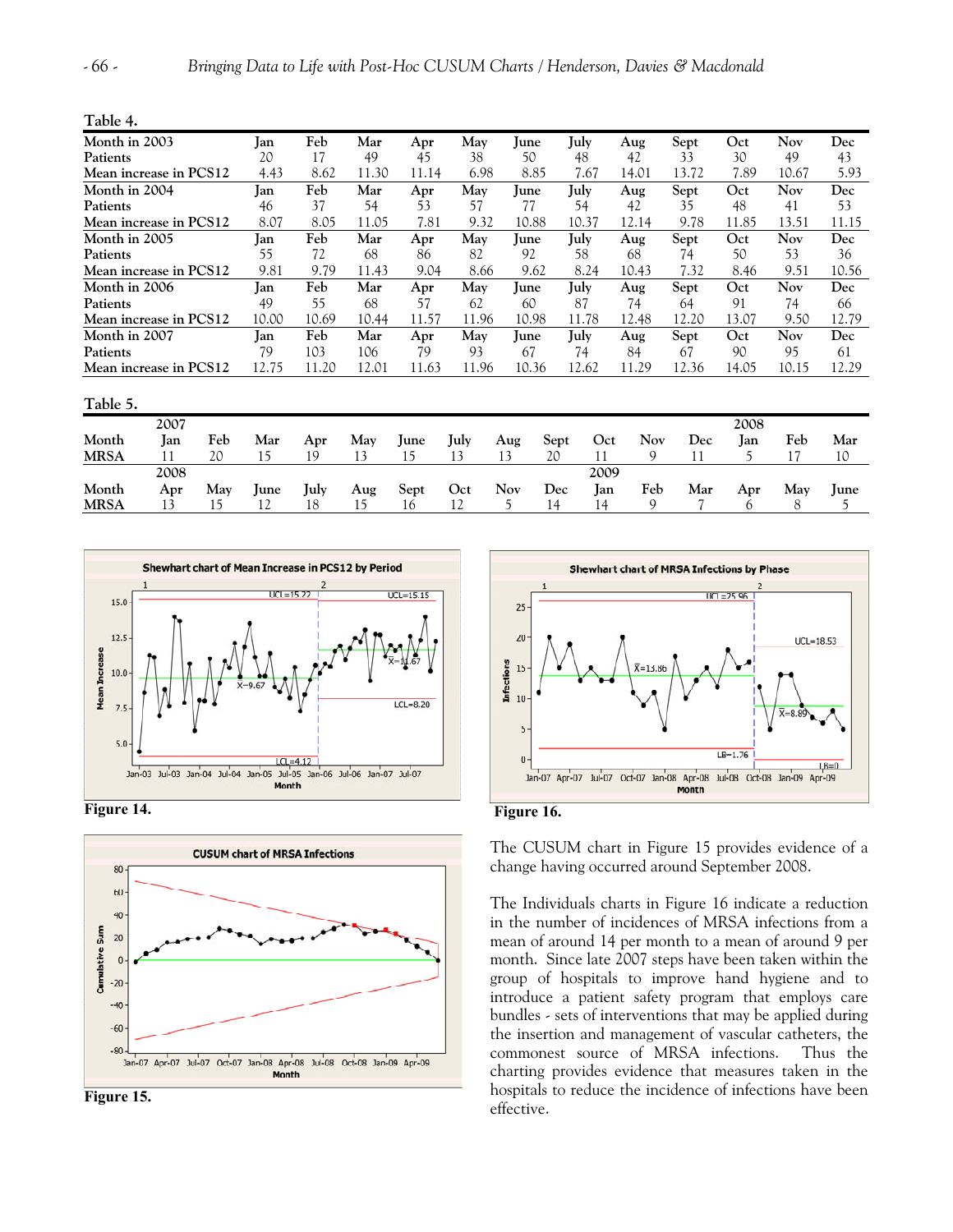# **Discussion**

The majority of the charts in this paper were created using Release 15 of the statistical software package Minitab. Details of the use of Minitab and of its facilities for the creation of Shewhart charts may be found in Henderson (2006). Other software packages may be used e.g. CHARTrunner, JMP, Quality Analyst, Statgraphics etc. The charts could be created using spreadsheets such as Microsoft Excel or by using Excel add-in software such as QI Macros, SQC for Excel etc.

The data are provided in the Worksheets Aspirin, PCS-12 and MRSA in the Microsoft Excel Workbook Data.xls. Also provided are Worksheets giving the artificial data set, the Viscosity data, the computations for the initial Viscosity CUSUM chart and V-mask, together with the CUSUM chart.

The three data sets considered involved proportions in the case of the stroke care data, scores that may be considered equivalent to measurements in the case of the surgical data and counts in the case of the infections data. Only Shewhart charts intended for individual measurements were employed and some may question the use of this type of chart with proportions and counts when specialised Shewhart charts for such data are available. In referring to the use of the Shewhart chart for individual values Wheeler and Poling (1998) point out "it gives limits that are empirical" whereas specialist Shewhart charts for proportions and counts, based on the binomial and Poisson distributions respectively, use "a specific probability model to construct theoretical limits". They warn that "if the theoretical model does not correctly describe the data, then the theoretical limits will be incorrect, while the empirical limits will still be appropriate". In the course of their work in healthcare the authors have sought to promote the use control charting. One of the merits of the Shewhart chart for individual values is that in essence chart limits at mean  $\pm$ 3 standard deviations are analogous to clinical use of reference intervals e.g. for patient haemoglobin levels. Typically the reference interval is computed as mean  $\pm 2$ standard deviations for a variable that is normally distributed. Concerns about the applicability of the theoretical models in the case of the stroke care data and the infections data, coupled with the relative simplicity of the Shewhart chart for individual values, led the authors to opt for its use in the investigations reported. Investigation of the data in other formats using other Shewhart charts is desirable in the future.

In addition to its superiority over the Shewhart chart for the detection of small changes in the process mean the CUSUM chart has a single test for the presence of evidence of special cause variation i.e. a point outwith the arms in the V-mask form and a point outwith the chart limits in the tabular (algorithmic) form. In contrast the Shewhart chart has associated with it a plethora of tests. New users of control charts often have difficulty in deciding which tests to employ.

Hypothesis testing may be used to determine whether or not an improvement in performance has resulted from a process change. Some argue that process monitoring using control charts is equivalent to continuous hypothesis testing. In this context William Woodall (2000) believes that "it is very important to distinguish between use of a control chart on a set of historical data to determine whether or not a process has been in statistical control (Phase 1) and its use prospectively with samples taken sequentially over time to detect changes from an in-control process (Phase 2)". He states that in Phase 1 scenarios the application of control charting is akin to exploratory data analysis whereas in Phase 2 scenarios "it does closely resemble repeated hypothesis testing". Woodall (2006) also discusses applications of control charts in healthcare and public health surveillance and provides nearly 150 references. The investigations reported here are in the exploratory Phase 1 category. In the future we envisage adoption of prospective Phase 2 applications e.g. managers of the Scottish Stroke Care Audit, on which one of the authors is employed, have asked hospitals caring for stroke patients to commence entering data prospectively in 2010 with the aim of providing stroke clinicians with faster feed-back on performance than is currently provided.

Details of CUSUM charts for sample means and discrete data may be found in the book by Hawkins and Olwell (1995) and its website provides programs and Excel templates for CUSUM charting. Binary outcome CUSUM charts are being applied in healthcare. Steiner et al (2000) developed a CUSUM monitoring system where the binary outcome considered was that of a surgical procedure (success / failure). The system incorporated risk adjustment to take into account the pre-operative risk of failure for each patient. Tennant et al (2007) report a systematic review of the uses control charts to monitor clinical variables in individual patients with conclusion that "control charts appear to have a promising but largely under-researched role in monitoring clinical variables in individual patients". They also argue that rigorous evaluation of the application of control charts in healthcare is required.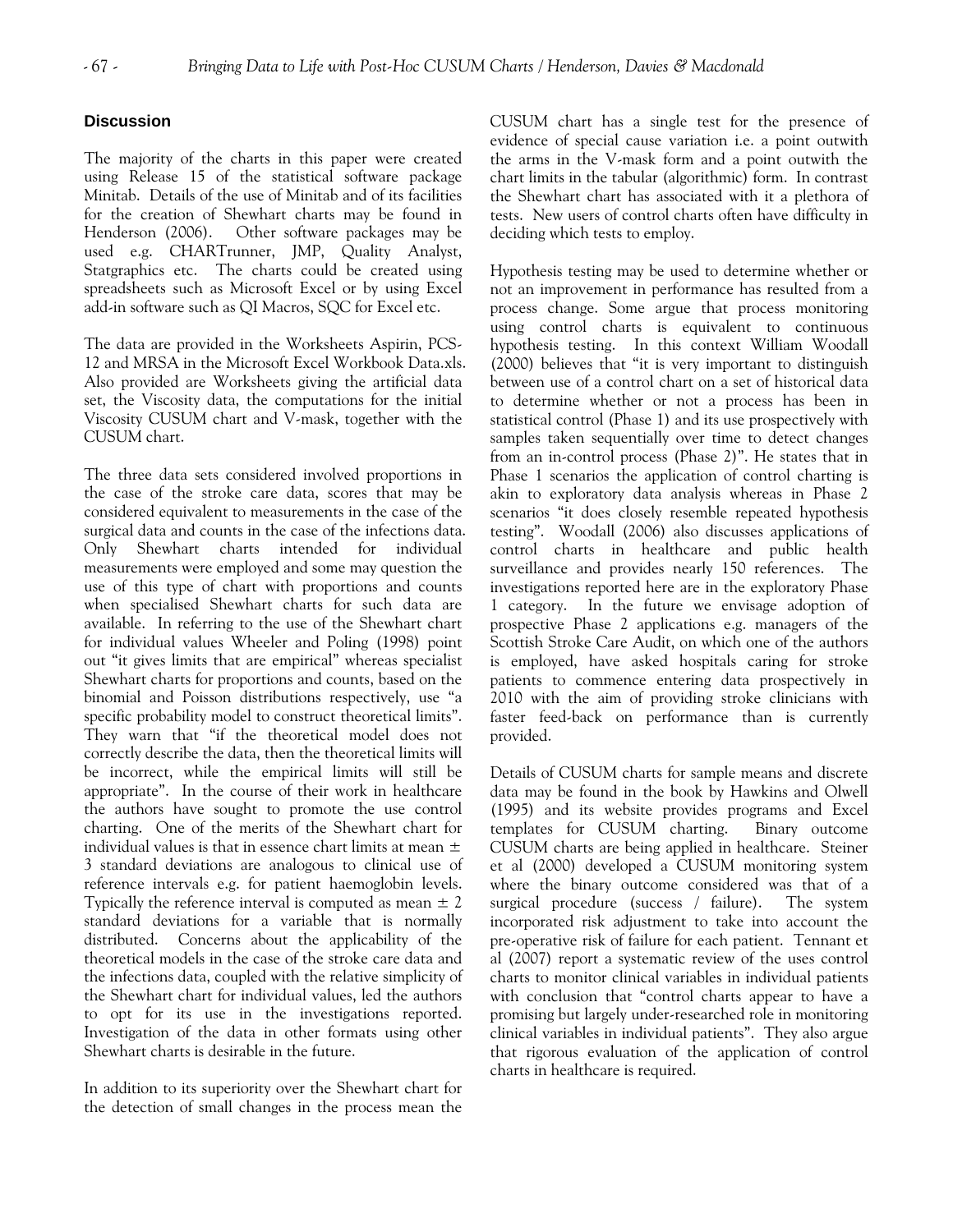Douglas Montgomery (2009) and others advocate the use of the tabular or algorithmic form of the CUSUM chart. Hawkins and Olwell (2000) refer to it as the decision interval form. The chart that results is similar in appearance to a Shewhart chart. Setting up the tabular form with a particular choice of h and k is algebraically equivalent to setting up the V-mask form with the same values for h and k. It involves calculation and plotting of both an upper CUSUM and a lower CUSUM. Evidence of an upward shift in the process mean is provided by the occurrence of an upper CUSUM value greater than the upper chart limit; evidence of a downward shift in the process mean is provided by the occurrence of a lower CUSUM value less than the lower chart limit. Figure 17 shows the Viscosity data considered earlier displayed in both types of chart created using Minitab.



**Figure 17.** 

In both cases the signal providing evidence of special cause variation arises on plotting the data from the 49th observation and in both cases the charts suggest that the change took place around the time that the 38th observation was made. Further details and the formulae for computing the upper and lower CUSUM values and the positions of the chart limits are given in Hawkins and Olwell (1995) and in Montgomery (2009). The formulae required are also provided in Appendix 2. However the authors believe that even the visual scrutiny of the basic form of the CUSUM chart considered in this paper can be a precursor to valuable insights into time-ordered data sets.

In conclusion the authors have found that, having detected evidence of changes in the level of performance of healthcare processes using post-hoc CUSUM charting, Shewhart charting, with stages, provides a good vehicle for communicating that evidence to clinical and managerial staff, generally unfamiliar with CUSUM charts. Thus the post-hoc CUSUM approach, with use of the mean performance over the time period of interest as an artificial target, provides a useful tool for exploratory retrospective analysis of healthcare data. The only reference the authors have found to the use of the overall mean as an artificial target in order to be able to employ CUSUM methods is in Caulcutt (1995). The authors believe that this technique removes a barrier to potential applications of CUSUM charts in healthcare.

#### **Acknowledgements**

In the first instance we wish thank John Shade of Good Decision Partnership for his encouragement and Dr Gillian Mead for her support. We also wish to acknowledge Professor Martin Dennis and Mr Colin Howie, both for their support and for granting permission for the use of the stroke and surgical data respectively. The MRSA data are in the public domain. We also wish to thank the reviewer who provided most helpful comments and suggestions for improvement.

### **REFERENCES**

- Carey, R.G. 2002. How do you know that your care is improving? Part II: Using control charts to learn from your data, *Journal of Ambulatory Care Management*, 25(2): 78-88.
- Caulcutt, R. 1995. *Achieving Quality Improvement: A Practical Guide*, Chapman & Hall / CRC.
- Hawkins, D.M. and Olwell, D.H. 1995. *Cumulative Sum charts and Charting for Quality Improvement*, Springer.
- Henderson, G.R. 2006. *Six Sigma Quality Improvement with Minitab*, Wiley & Sons.
- Montgomery, D.C. 2009. *Statistical Quality Control: A Modern Introduction*, Wiley & Sons
- Steiner, S., Cook, R., Farewell, V., Treasure, T. 2000. *Monitoring surgical performance using risk-adjusted cumulative sum charts*, Biostatistics 1(4) 441:452
- Shewhart, W.A. 1931. *Economic Control of Quality of Manufactured Product*, D. van Nostrand Company, Inc.
- Tennant R., Mohammed M.A., Coleman J.J., and Martin U. 2007. *Monitoring patients using control charts: a systematic review International Journal of Quality and Safety in Healthcare*, http://intqhc.oxfordjournals.org/cgi/content/full/mzm01  $5v1$
- Wheeler, D.J. and Poling, S.R. 1998. *Building Continual Improvement*, SPC Press
- Woodall, W.H. 2000. *Controversies and Contradictions in Statistical Process Control Journal of Quality Technology*, 32(4) 341:355
- Woodall, W.H. 2006. *The Use of Control Charts in Health-Care and Public-Health Surveillance, Journal of Quality Technology*, 38(2) 88:103